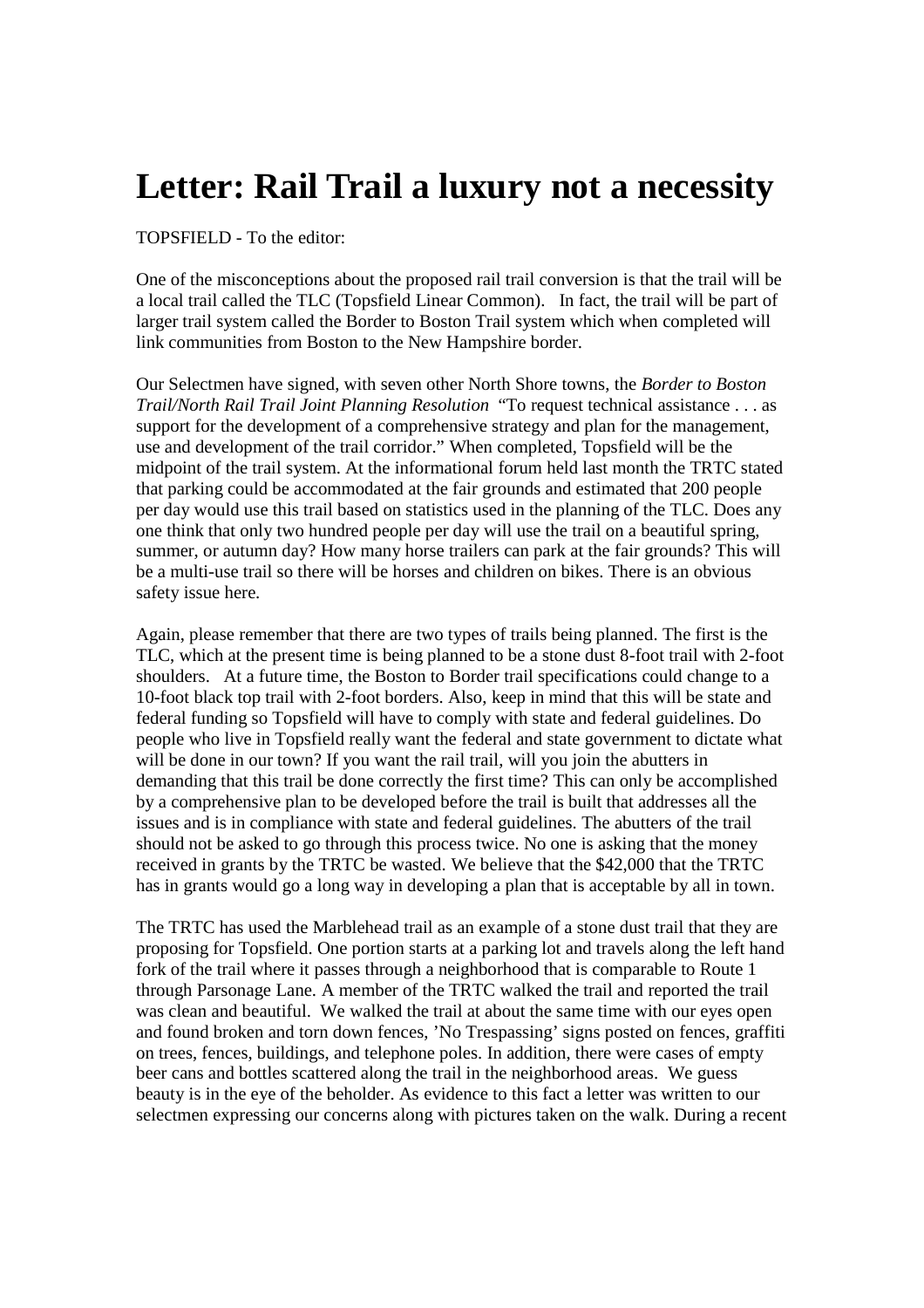selectmen's meeting, parts of the letter were discussed, but there were no comments about concerns of the condition of the Marblehead Trail. The only fair way to find out who is reporting the condition of this area of the trail accurately is for you, the residents of Topsfield, particularly the abutters, to walk the trail and make your own decision. A question for the rail trail, is this an example of a trail that is self-policing?

In one grant application that the TRTC submitted and our selectmen voted to approve, the TRTC stated that no wetlands were involved in the TLC area. When the TRTC was questioned on this, they stated they were unaware that there were wetlands involved until it was brought to their attention. Then the application was corrected. This is coming from a Committee that is touted in the Boston to Borders implementation plan as having a lot of talent that includes a licensed site professional, a surveyor, a licensed wetland specialist, marketing expertise, webmaster knowledge and other enthusiastic people. Why didn't the wetlands specialist recognize wetlands? The Conservation Commission holds the residents to a high standard when it comes to working around wetland areas. Thousands of dollars have been spent by residents in the Phase 1 area to comply with wetland laws and to give back to the wetland areas for the privilege of improving their homes. If several abutters and other concerned residents hadn't gone to the meeting of the Conservation Commission, the TRTC wouldn't have had to comply with the same stringencies.

Joe Geller in the TRTC minutes of May 29, 2007 states that the Conservation Commission most likely prefers asphalt surfaces. The Environmental Assessment Study commissioned by the town of Sudbury for their proposed rail trail concurs that asphalt is the preferred surface in wetlands to prevent the seepage of stone dust into the wetlands which is harmful. However, asphalt costs more money so a stone dust trail is proposed by the TRTC. This means the residents would have to put up with a trail that is substandard. Then, at a later time, it would have to be graded and covered with asphalt to be in compliance with federal and state mandates. This would be done at the inconvenience of the rail neighbors. The Sudbury environmental assessment document is a 134-page document that cost over \$24,000 dollars to produce for their proposed rail. Waltham is asking \$150,000 for an environmental assessment for Waltham's portion of the Wayside Rail Trail which is only 3 miles compared to Topsfield 4.5 mile trail.

In a past letter to the editor, the TRTC believes soil testing is not necessary. We have to disagree. The lease signed by the Selectmen with the MBTA releases the MBTA from any cost of environmental cleanup that may occur during the construction of the trail. The lease also prevented the town from conducting any soil samples before signing the lease. The Selectmen can either apply for grants to clean up the contamination or apply for an insurance policy to protect the town and its abutters. The cost of this policy is estimated at \$50,000 with the state paying half. If the Selectmen do not plan on purchasing this policy as the town of Acton has, will the Selectmen go on record saying they are confident that no contamination will be found and the insurance policy is not needed? To date I have not heard these concerns addressed by the Selectmen. I would hope that the Selectmen would require that this policy be purchased for all property that is covered in the lease signed with the MBTA so the abutters and the town will be